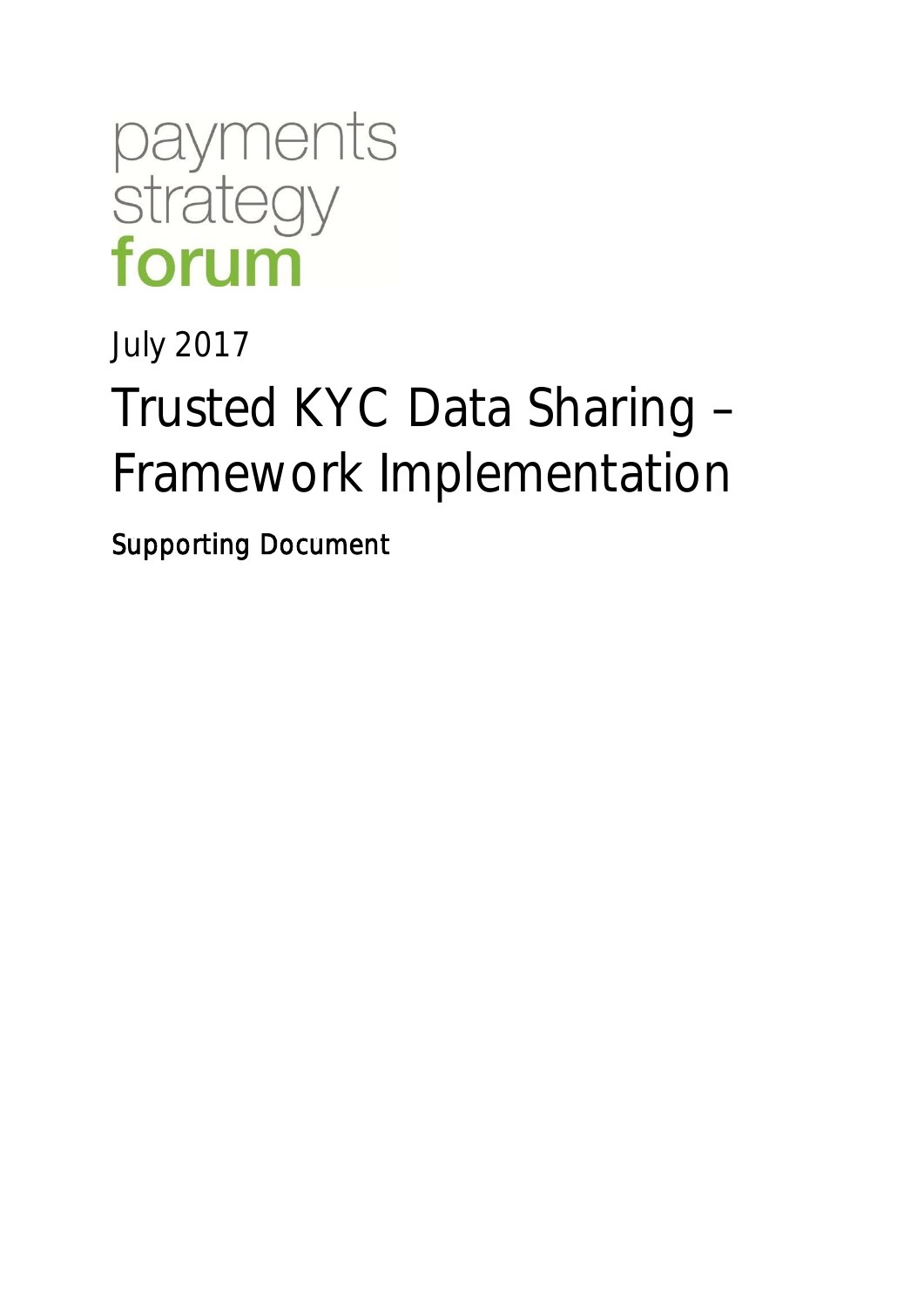## Contents

| $\mathbf{1}$   |  |  |  |  |  |
|----------------|--|--|--|--|--|
| $\overline{2}$ |  |  |  |  |  |
| 3              |  |  |  |  |  |
| 3.1            |  |  |  |  |  |
| 3.2            |  |  |  |  |  |
| 3.3            |  |  |  |  |  |
| 3.4            |  |  |  |  |  |
| 3.5            |  |  |  |  |  |
| 3.6            |  |  |  |  |  |
|                |  |  |  |  |  |
|                |  |  |  |  |  |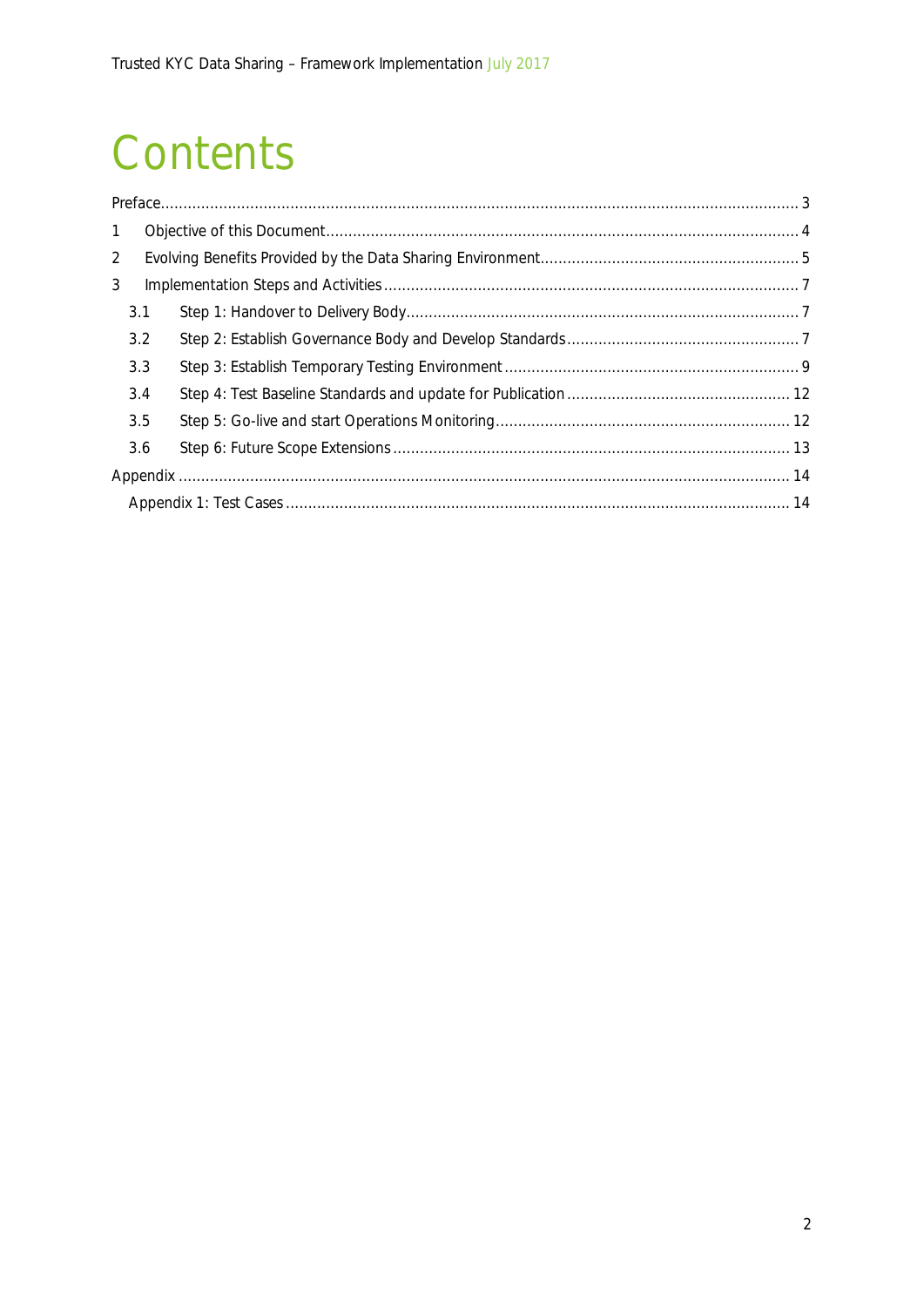## Preface

This document has been produced by the Financial Crime, Security and Data Working Group (FCWG) as part of the consultation paper 'Blueprint for the Future of UK Payments' developed and published by the Forum in July 2017. It describes our suggested implementation approach to be followed by the future delivery body in order to create the framework outlined in Section 6.3 of the consultation document.

This document is expected to be of particular interest to those with a role in the prevention of financial crime, including Payment Service Providers (PSPs), trade bodies, solution vendors, regulators, law enforcement agencies and the government.

The establishment of a data sharing framework is recommended (see Figure 1) to provide a method of sharing a core set of SME<sup>1</sup> customer data between organisations acting as data providers where the customer already has an account (e.g. a bank or insurance company) and other organisations who use that data with the customer's consent (data consumers).



Figure 1 Schematic picture of data sharing framework

The framework will consist of a set of standards for the sharing and exchanging of a core set of SME customer data overseen by a governance body, and supported by a temporary testing environment. The lack of industry-wide standards, rules and governance might have limited the market adoption of data sharing solutions in the past. It is expected that the data sharing framework will resolve this and lead to a range of competitive value-added Know your customer (KYC) services using the evolving data sharing capability.

Data sharing is intended to be on a point-to-point basis between PSPs, or via data exchange service providers which offer a single point of connectivity between data providers and consumers. Data will only be shared with the customers' consent. For example, an insurance company (data consumer) can

<sup>1</sup> Small and Medium sized Enterprises (SMEs)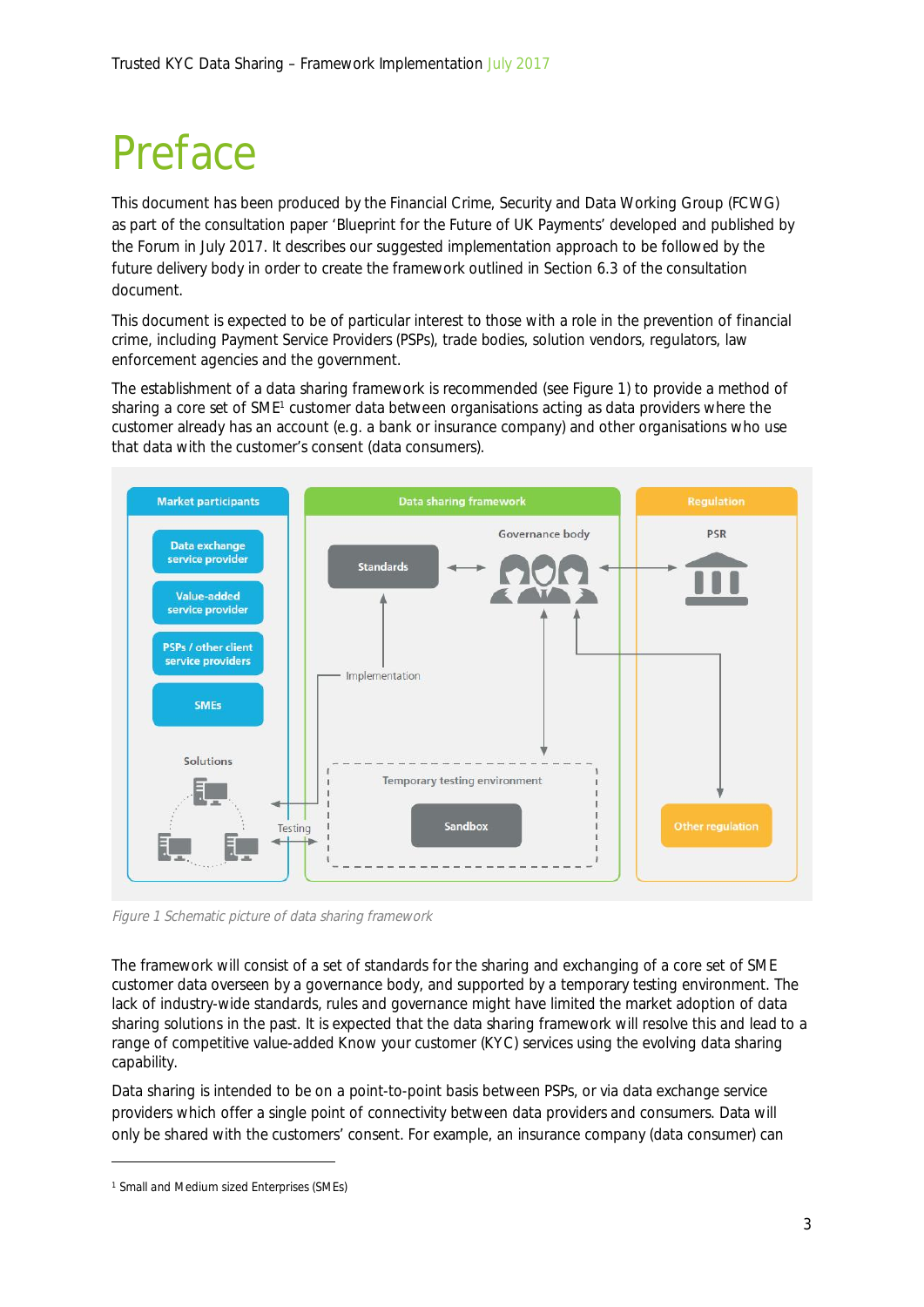only receive customer data from a bank (data provider) about a customer (data owner), with that customer's consent. In this example, the insurer could also purchase services from a data analytics company (KYC service provider) to further enhance and validate the data being shared.

The whole network and the wider public will benefit from improved (i.e. corrected, verified and timely) customer information through updates during each interaction. Results will include improved customer experience, reduced KYC operational costs and increased ability to identify 'bad actors'<sup>2</sup> and reduce financial crime.

The data sharing framework is expected to enable the development of a market for the provision of KYC services as well as a wider range of services supporting other business activities. Data exchange service providers will be able to participate by complying with the standards set by the governance body. Valueadded service providers will be able to test their KYC services against the specific needs of individual PSPs and client service providers in the temporary testing environment.

## Objective of this Document

The 'Trusted KYC Data Sharing' solution introduced in Section 6.3 of the consultation document is further detailed in two documents (see Figure 2). This document describes the suggested implementation approach for the data sharing framework. The following components are required to allow active involvement by participants in customer data sharing:

- 1 Baseline standards for sharing a core set of SME customer data, accepted within and beyond the payments industry, to support SME KYC processes.
- 2 A permanent governance body monitoring adherence to standards and rules, including responsibility to mitigate the risks of abuse, fraud, privacy and security issues.
- 3 A temporary testing environment encouraging the development of a market for valueadded KYC services.



Figure 2 Schematic picture of document structure

The delivery body will need to identify and / or establish a governance body before the development of the temporary testing environment. When establishing the framework, the following illustrative steps should be considered (see Figure 3). Please note that these activities and timelines are only indicative; they must be validated and confirmed by both bodies once established.

<sup>&</sup>lt;sup>2</sup> Bad actors are those individuals or organisations who intend to use the services of a PSP or Financial Institution to commit fraud or other financial crime.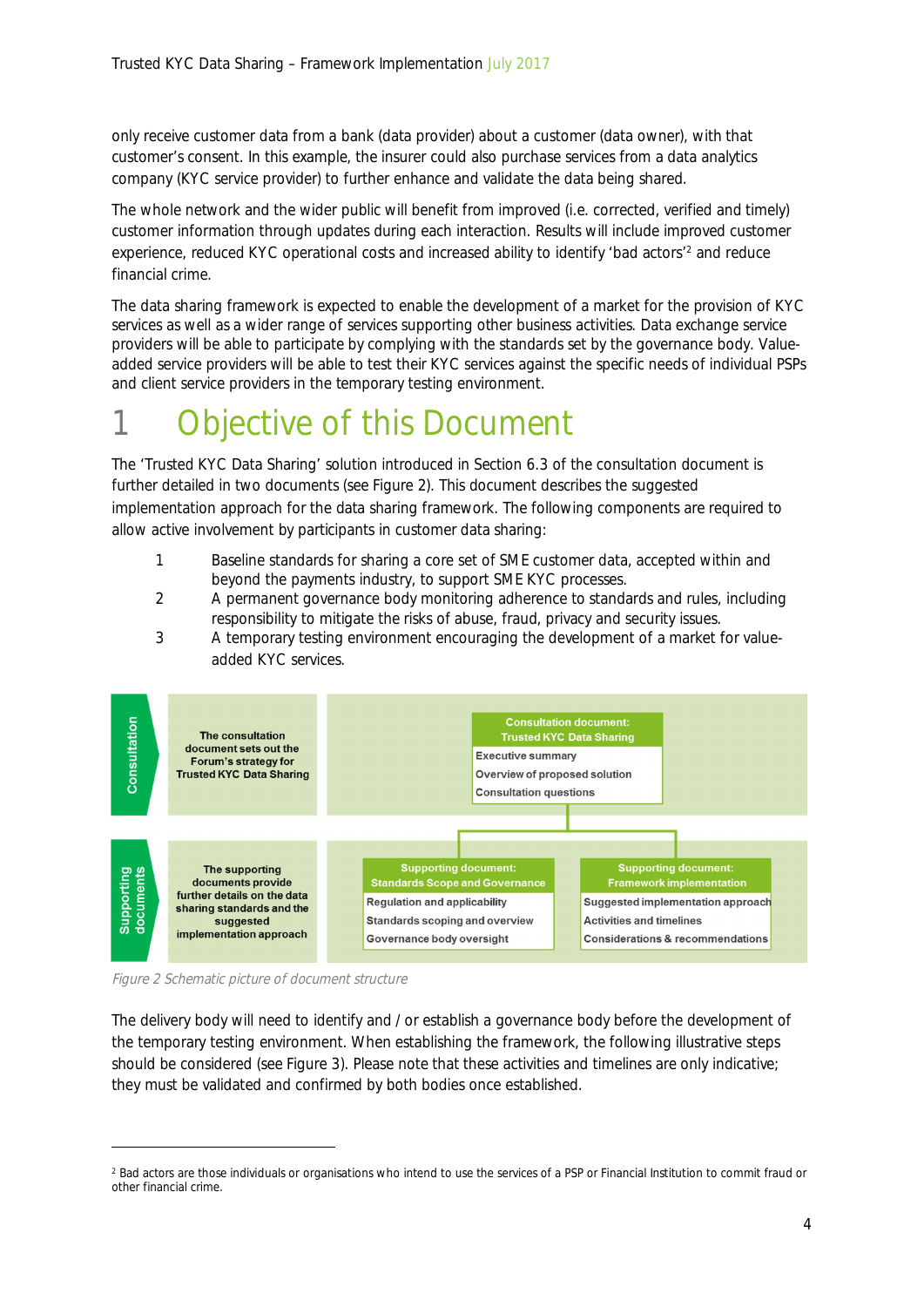

Figure 3: Suggested implementation approach

## 2 Evolving Benefits Provided by the Data Sharing Environment

The greater the number of participants utilising the exchanging mechanisms, the more often the data is refreshed, verified and updated with the SME customers' consent. This results in participants having efficient access to the most complete, recent and highest quality data. This will increase the chance to detect 'bad actors', whilst streamlining the KYC process between SMEs and PSPs. They will receive tangible benefits from the beginning, including reduced barriers for PSPs to enter the SME market segment and SMEs subscribing to new products and services as a result of more efficient due diligence processes.

Figure 4 provides an overview of the expected adoption by solution providers and the subsequent benefits in addressing inherent detriments.

|                                       | <b>Introduction</b>                                                                                                                                                                                                                                                                                                                    | <b>Growth</b>                                                                                                                                                                                                                                                                                                 | <b>Maturity</b>                                                                                                                                                                                                                                                                                                                                                                    |
|---------------------------------------|----------------------------------------------------------------------------------------------------------------------------------------------------------------------------------------------------------------------------------------------------------------------------------------------------------------------------------------|---------------------------------------------------------------------------------------------------------------------------------------------------------------------------------------------------------------------------------------------------------------------------------------------------------------|------------------------------------------------------------------------------------------------------------------------------------------------------------------------------------------------------------------------------------------------------------------------------------------------------------------------------------------------------------------------------------|
|                                       | (by mid- 2019)                                                                                                                                                                                                                                                                                                                         | (mid-2019 - mid 2020                                                                                                                                                                                                                                                                                          | (from mid- 2020)                                                                                                                                                                                                                                                                                                                                                                   |
| <b>Anticipated</b><br><b>benefits</b> | Focus on data sharing and<br>exchanging.<br>Standardised interaction<br>mechanisms between SMEs<br>and financial services.<br>Greater level of assurance and<br>trust in customer information<br>through increased<br>collaboration and sharing.<br>Better customer experience at<br>higher speed and with higher<br>quality outcomes. | More KYC value added<br>service provider entering the<br>environment.<br>Improved market competition<br>and account switching<br>capability.<br>Broader number of service<br>providers is expected to further    <br>improve the sophistication and<br>speed of the services, e.g.<br>usage of data passport. | Inclusion of non-Financial<br>Institutions such as<br>telecommunication and utility<br>services providers.<br>Access to more dynamic data<br>(by linking to a broader range<br>of services used by the<br>customer on a regular basis).<br>Access to additional and varied<br>data sources to supplement<br>the standard core set of data<br>(e.g. telco geo-positioning<br>data). |

Figure 4 Evolution of solutions and anticipated benefits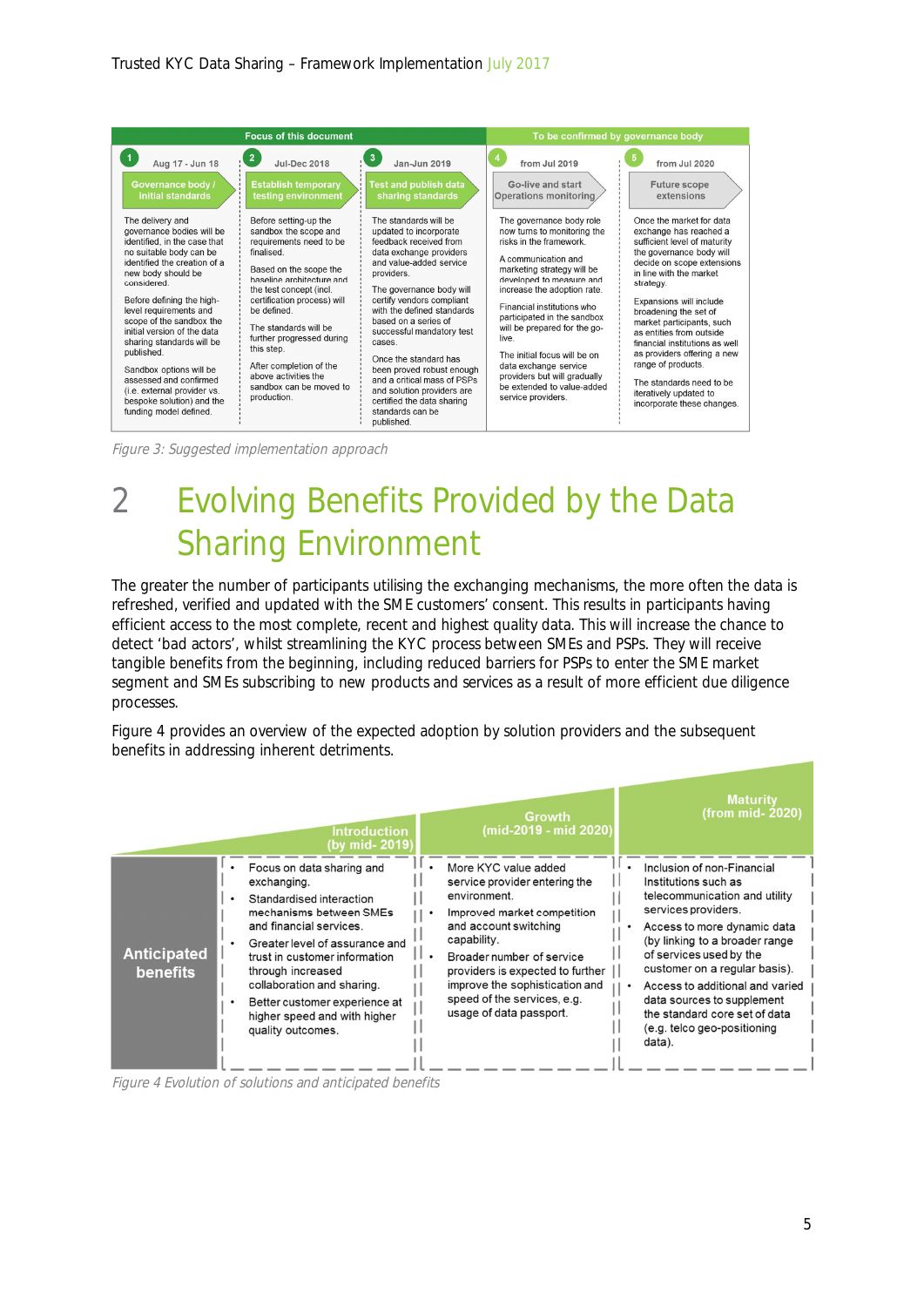#### Introduction (by mid-2019)

The initial implementation of the standards will be limited to cover the exchange of a core set of SME customer data between PSPs and/or third party service providers (TPSPs). The standards can subsequently be extended in future phases to cover additional services and include participants from other sectors to expand the range of benefits offered to SMEs. The initial data exchange environment will help PSPs to improve customer experience by:

- Maintaining higher data accuracy as a result of more frequent data collection across the network.
- Making the access to core customer data easier and less costly thereby reducing form filling ä, activities.
- $\mathbf{r}$ Having access to more comprehensive data by directly linking to PSP source systems.

#### Growth (mid-2019 – mid-2020)

From mid-2019 till mid-2020 it is envisaged that the data exchange environment will evolve further, and new services will be offered by third party providers covering a wider range of services across the whole KYC value chain (such as data validation and customer screening). In addition, the participation by a broader set of Financial Institutions (such as Insurers and Asset Managers) could lead to these additional benefits:

- More accurate data (as a result of value-adding services which validate the data quality).
- Greater competition in the market and innovation for value-adding KYC services.
- Improved account switching capability.

#### Maturity (from mid-2020 onwards)

When the first complete version of the data exchange standards is published, the core set of SME customer data will be shared more frequently (e.g., SMEs contracting new services/products from different institutions), leading to increased data accuracy. An ongoing evolution of the standards is expected after this point, particularly given consideration of how and when non-UK PSPs should be included.

An example of this evolution could be the inclusion of non-Financial Institutions such as telecommunication and utility services providers. This will bring further benefits such as:

- Access to more dynamic data (by linking to a broader range of services used by the customer on  $\mathcal{L}^{\text{max}}$ a regular basis).
- Access to additional and varied data sources to supplement the standard core set of data (for example telco geo-positioning data).

There will be room for multiple solutions based on different business models. These solutions may be designed to target different customer segments. New service providers will benefit from the open landscape created where data sharing is already possible between different participants. This will allow them to provide their services in a more efficient and effective way, giving them the chance to replace or provide new alternatives to the existing sharing mechanisms.

The above development path is based on a conservative adoption rate by participants of the data sharing framework. Should PSPs with a large market share be more proactive than predicted the development curve will be faster leading to more services being offered as the data exchange volume increases.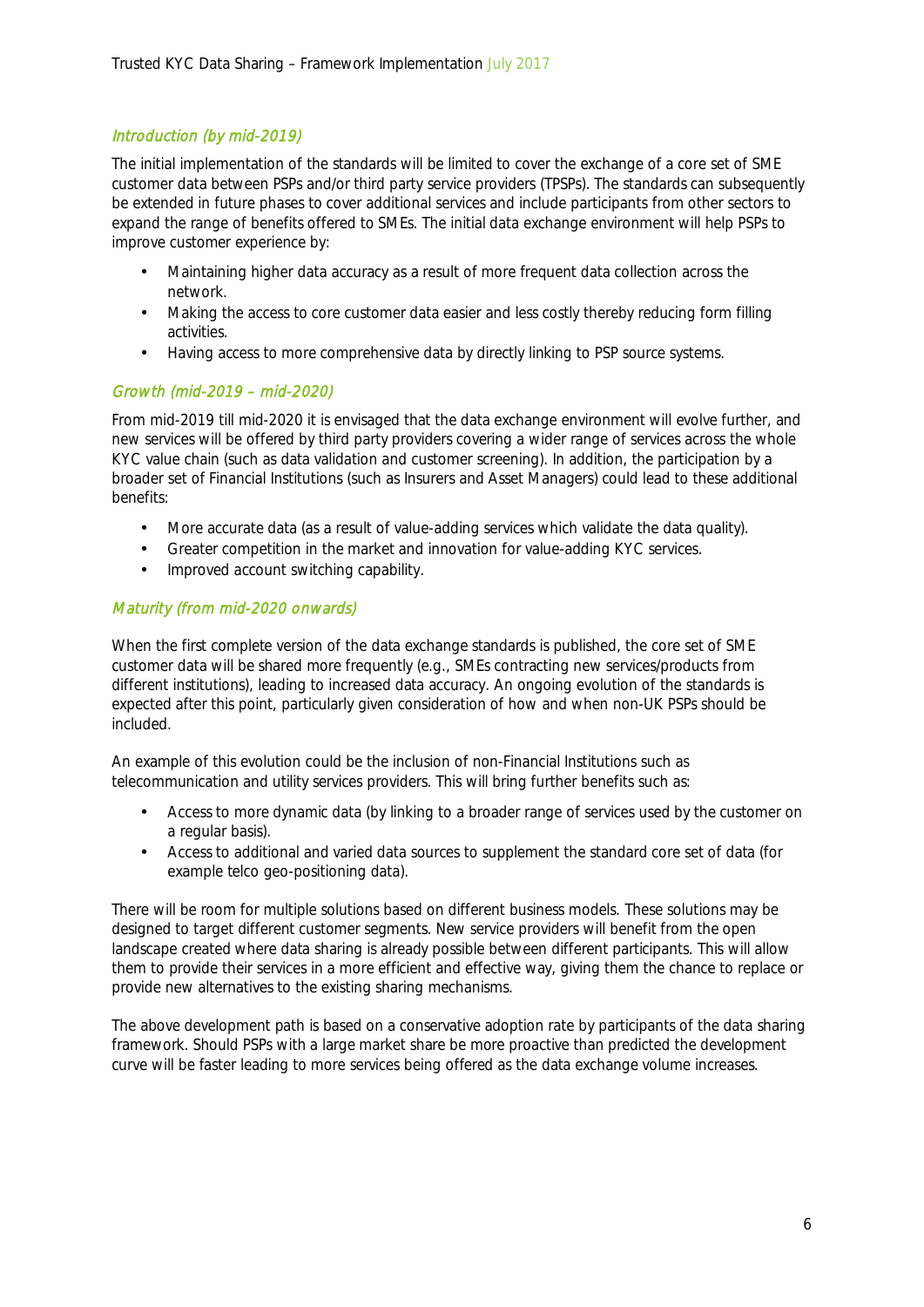## 3 Implementation Steps and Activities

The approach described in the overview can be further broken down into the following key activities which are outlined in Table 1 and are described in the following sections.

| Schedule               | <b>Step</b>                              | Activity                                                                                |
|------------------------|------------------------------------------|-----------------------------------------------------------------------------------------|
| Aug 2017 -<br>Dec 2017 | Step 1: Handover to<br>delivery body     | Identify delivery body and define project plan<br>1.                                    |
| Jan 2018 -<br>Jun 2018 | Step 2: Establish<br>governance body and | 2.<br>Establish governance body<br>Select testing environment provider and define<br>3. |
|                        | develop standards                        | funding model                                                                           |
|                        |                                          | Publish initial standard and translate into sandbox<br>4<br>requirements                |
| Jul 2018 -             | Step 3: Establish                        | Stakeholder management<br>5.                                                            |
| Dec 2018               | temporary testing                        | Finalise scope and requirements<br>6.                                                   |
|                        | environment                              | Define baseline reference architecture<br>$7_{\scriptscriptstyle{\circ}}$               |
|                        |                                          | Define test concept and certification process<br>8.                                     |
|                        |                                          | 9.<br>Move testing environment into production                                          |
| Jan 2019 -             | Step 4: Test baseline                    | 10. Perform tests                                                                       |
| Jun 2019               | standards and update                     | 11. Iterative updates to solutions and standard                                         |
|                        | for publication                          | 12. Move certified solutions to production and publish                                  |
|                        |                                          | baseline standard                                                                       |
| <b>Jul 2019</b>        | Step 5: Go-live and                      | 13. Communication strategy                                                              |
| ongoing                | start                                    | 14. Market strategy                                                                     |
|                        | Operations monitoring                    | 15. Operations monitoring                                                               |
| <b>Jul 2020</b>        | Step 6: Future scope                     | 16. Expansion strategy                                                                  |
| onwards                | extensions                               | 17. Certification of new entrants                                                       |
|                        |                                          | 18. Further development of standards                                                    |

Table 1 Recommended implementation approach.

## 3.1 Step 1: Handover to Delivery Body

After the consultation phase the Forum will facilitate handover to a delivery body which will be responsible for the development of the data sharing framework, the engagement with a governance body or establishing a new oversight body for the framework.

#### 3.1.1 Activity 1: Identify Delivery Body and Define Project Plan

Workshops will be initiated in October and November 2017 to discuss and agree the approach to establishing the most appropriate entity, or entities, to lead and take responsibility for implementing the KYC Data Sharing framework.

Once identified and agreed, the Forum will hand over responsibility for all further activity to this body, who will be accountable for establishing the data sharing framework. It will create a detailed project plan spanning the activities outlined in this document. In the first step all activities until end of 2018, i.e. until the testing environment is established, should be itemised in detail and prioritised.

### 3.2 Step 2: Establish Governance Body and Develop **Standards**

From the beginning of 2018, delivery body activities will include the establishment of a governance body, the selection of a testing environment provider, the definition of a funding model and the publication of initial standards and requirements.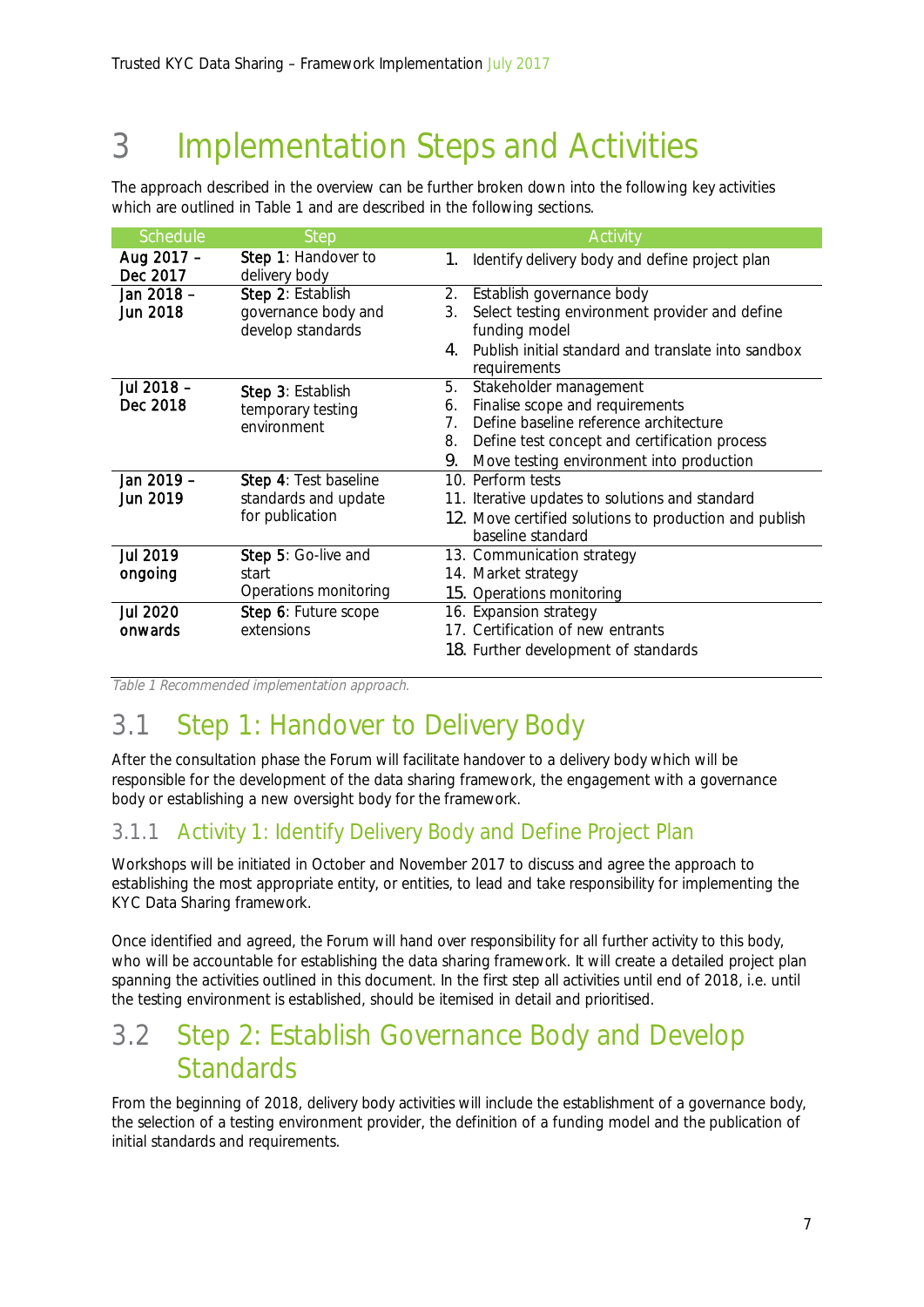#### 3.2.1 Activity 2: Establish Governance Body

The delivery body will set up a series of workshops to validate the core requirements of the governance body. These requirements should cover the following topics:

- Governance body objectives
- Members
- Responsibilities ÷.
- Authority
- Governance body administration  $\mathcal{L}^{\mathcal{L}}$
- Relationship to other bodies

During the workshops a potential governance body will be selected from existing bodies (industry or other) that may already satisfy the requirements outlined above. In the case that no suitable body can be identified the creation of a new governance body should be considered. The governance body should incorporate members from a wide variety of organisations representing different participant categories in the new data exchange environment potentially including PSPs, client service providers, SMEs, sponsors, technical providers, data privacy experts, contributors and observers.

Once established, the governance body will set up and sign-off the governance scope requirements, define the mechanisms to oversee the environment, and define the process for updating the data sharing standards (now controlled by this body). It will supervise the certification process for participants that are compliant against the defined data sharing standards, and will have the authority to revoke the certification for participants that no longer meet them.

Overall responsibilities of the governance body will include the following activities:

- Define the standards on the sharing and exchange of a core set of SME customer data through the environment.
- $\mathbf{r}$ Evolve the standards to meet the needs of the full range of participants (SMEs, PSPs and KYC service providers).
- Enforce compliance of the defined data exchange standards.  $\overline{a}$
- Oversee participation take-up and utilisation by PSPs and SMEs in the data sharing environment.

#### 3.2.2 Activity 3: Select Testing Environment Provider and Define Funding Model

The delivery body will define technical and functional criteria (e.g. sandbox and technical infrastructure, logistics, project management skills, etc.) to identify a suitable testing environment provider (sandbox) through a competitive tender. These requirements will be signed-off by the governance body. It is recommended that at least three providers should be considered during this selection process. In the unlikely event that no provider would be able to fulfil the sandbox requirements, a bespoke solution should be considered.

The base assumption is that the temporary testing environment is operated on a not-for-profit basis, making the environment affordable for all participants thus not limiting the competition in the market. Therefore the delivery body needs to define an appropriate funding model. To ensure that the temporary testing environment is used and supported by the maximum number of participants.

The final funding option is likely to depend upon the decision to use an industry sandbox, or to create a bespoke environment. It must also be decided whether participants will start funding prior to the go live of the testing environment. This would reduce the initial investment to be covered by the environment provider.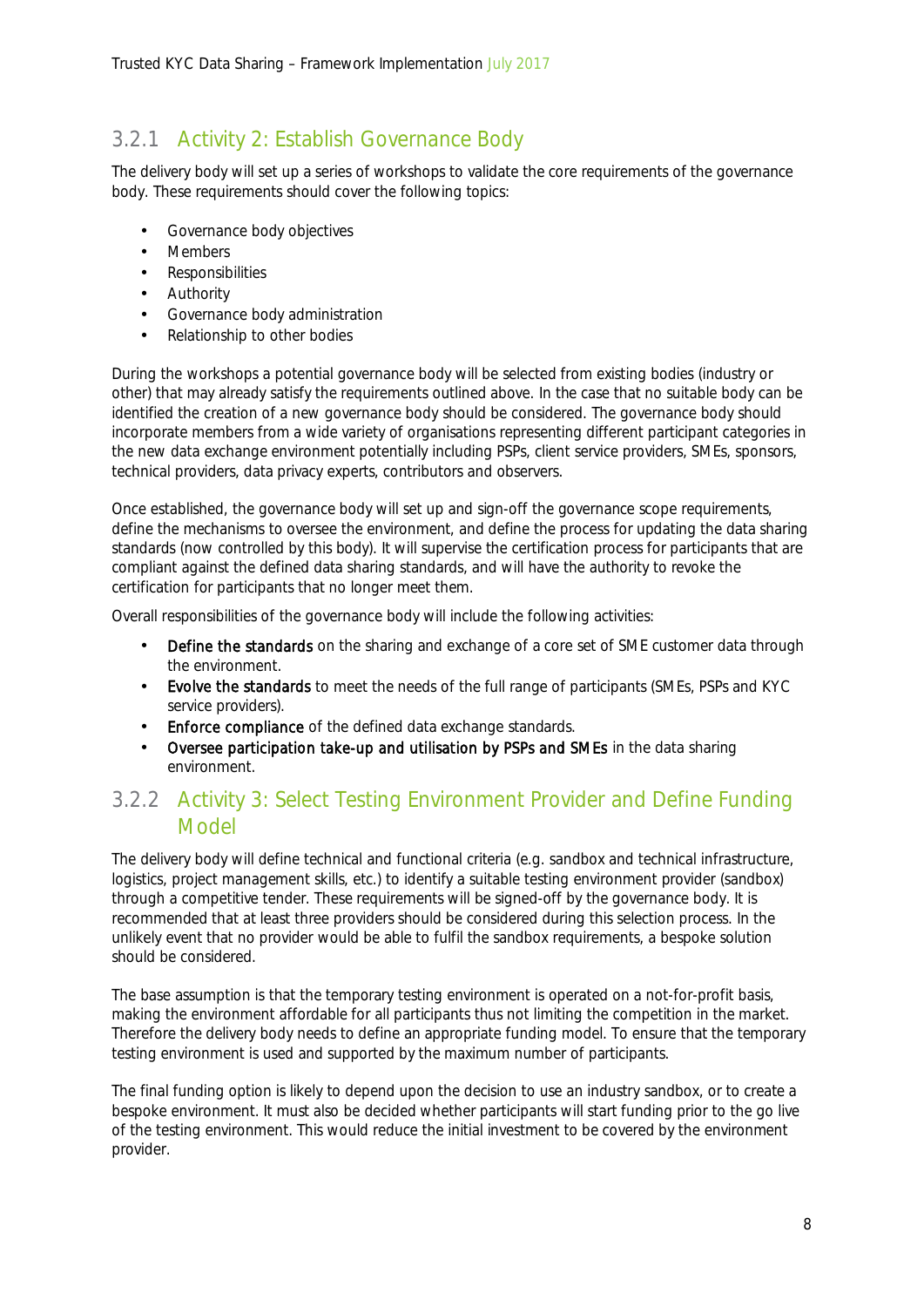#### 3.2.3 Activity 4: Publish Initial Standard and Translate into Sandbox Requirements

June 2018 is recommended as the deadline by which the core standards must be agreed; this will ensure an appropriate period of time is available for the sandbox setup. The delivery body should use industry best practice when defining the lower level details contained in the standard, and should agree the standards through close engagement with the future framework participants.

The high-level demands articulated in the standards – see supporting document 'Trusted KYC Data Sharing - Standards Scope and Governance Oversight' - need to be translated into requirements for the temporary testing environment, e.g. availability of the environment, expected parallel users; reporting and Management Information requirements; possibility to use existing industry standards<sup>3</sup>; and integration with other sources like Company House. These requirements need to be developed by the delivery body and be signed off by the governance body.

### 3.3 Step 3: Establish Temporary Testing Environment

The objective of the temporary testing environment is for an early adopter community of PSPs, client service providers and technical providers to exchange data in a safe environment, and to test and refine the interoperability between the different data exchange methods. This will provide a hosted environment to evaluate and iterate the data sharing standards. The sandbox will support the development of the certification process used to ensure participants comply with the data exchange standards.

The sandbox will also provide an environment for third party KYC service providers to position, market and refine their value adding service offerings. The sandbox provides a mechanism to aggregate and manage the demand for KYC services from PSPs and other client service providers by:

- Forecasting the solutions' success by tracking the adoption rate and by monitoring the data sharing volumes.
- Simplifying the vetting process by using the testing environment for proof of concept and  $\mathbf{r}$  . certification.
- Negotiating and standardising service terms (including quality, price and setup fees) and payment mechanisms.

To facilitate the exchange of services between the sandbox participants a central registry will be provided during the duration of the sandbox; however no industry-wide common infrastructure outside the test environment will be available. Figure 3 lists the high-level design principles of the sandbox.

#### High-level sandbox design criteria:

- It will allow the testing of the standards designed for the customer data exchange.
- It will provide an environment for KYC service providers to test and demonstrate their offerings to Financial Institutions using the provided data sharing environment.
- It will be flexible enough to test future requirements across the whole KYC end-to-end value chain including data validation, customer screening and other functionalities.

Figure 3 High-level sandbox design criteria

The temporary testing environment will help to improve market competition and is expected to lead to a wider development of solutions resolving common industry problems, particularly ones driven by

<sup>3</sup> Like the CMA business current account opening standard information set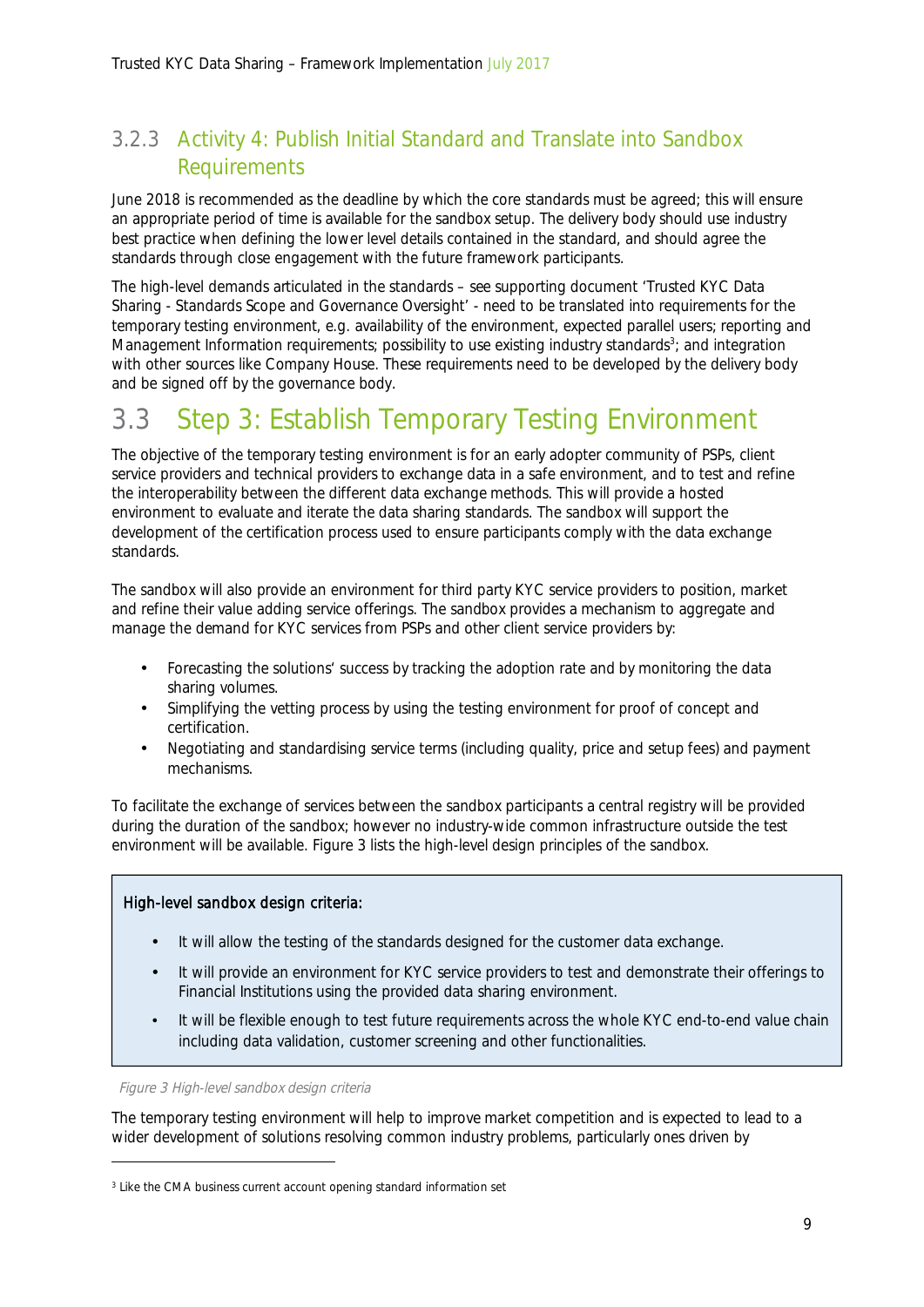upcoming regulatory change such as GDPR or PSD2. Multiple exchange providers and peer-to-peer networks can coexist in the sandbox and allow TPSPs to use existing data foundations to demonstrate their value-added services to potential PSP customers.

Figure 4 illustrates the data sources used by the sandbox, and gives an overview of example test cases to ensure compliance with the data sharing standards.



Figure 4: Sandbox: data sources and example test cases

#### 3.3.1 Activity 5: Stakeholder Management

The delivery body will define and identify the users, observers and suppliers to the sandbox, e.g. service providers, SMEs and Financial Institutions. Although the initial phase will focus on PSPs and other client service providers, participation will not be limited to them alone.

While the governance body oversees the establishment of the sandbox in line with the strategy the dayto-day participation in the sandbox requires a number of forums:

- User forum: consisting of PSPs, client service providers and SMEs recommends changes to the testing environment and the data sharing standards based on industry needs.
- Standards forum: allows contributors and observers to evaluate the standards.
- Cost/benefit forum: allows the relative costs and benefits of further standardisation to be explored carefully, through mutual collaboration.
- Regulatory forum: allows regulators to join conversations on regulatory issues raised in sandbox testing.
- Economic modelling forum: defines the future pricing mechanisms for the sharing capability, e.g. price point per transaction.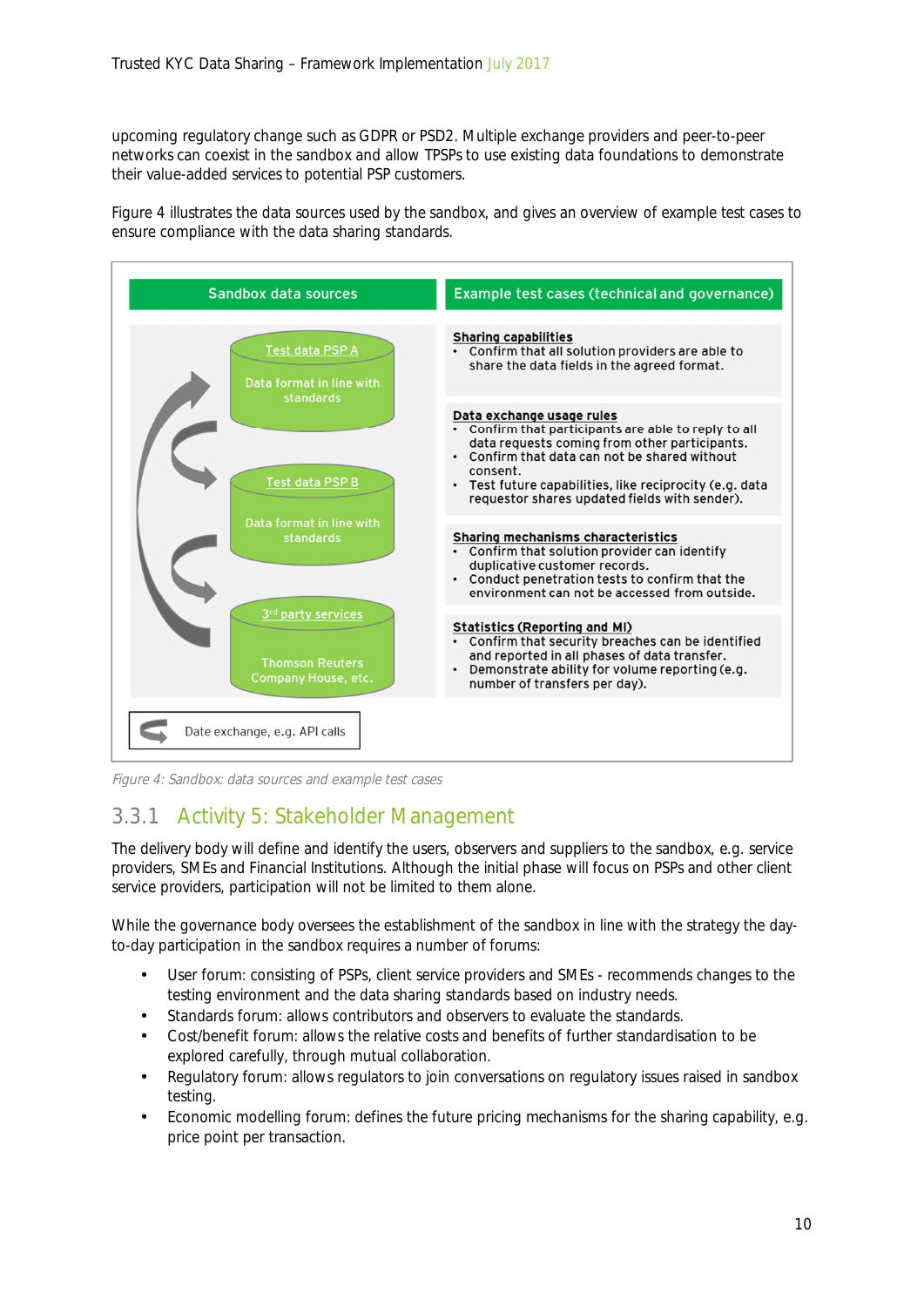#### 3.3.2 Activity 6: Finalise Scope and Requirements

The high-level requirements defined in Activity 4 need to be articulated in a formal business requirements document, ensuring the sandbox fulfils the needs of all participants. If the standards are further developed during this step the revised version will be taken as a baseline. All framework participants and forums should be involved in the creation and sign-off.

At a minimum it is recommended to cover the following topics:

- Likely contributors to the sandbox entities providing assets, technology or services (e.g.  $\ddot{\phantom{a}}$ providers of SME information).
- $\overline{a}$ Solutions to be included, and which should be covered by the test concept.
- Reporting and MI data fields, data exchange usage, data privacy and security.
- Possibilities to utilise other industry standards.
- Operating principles and protocols.

#### 3.3.3 Activity 7: Define Baseline Reference Architecture

The business requirements need to be translated into a baseline reference architecture and technical requirements. This will accelerate delivery and provides a basis for governance to ensure the consistency and applicability of technology usage within the environment. The following advantages are expected by conducting this activity:

- Improvement of the interoperability of the environment by establishing a standard framework and sharing best practice.
- Reduction of development costs through a common vocabulary to provide a quick start for all l. participants.
- Improvement in communications by sharing the same architectural mind-set.  $\overline{a}$
- Taking important design decisions early on.

#### 3.3.4 Activity 8: Define Test Concept and Certification Process

A test concept including test scope and goals, test plan, test cases and the certification process needs to be created and signed-off before moving the testing environment into production. Considerations could include:

- Establishing a test case inventory to ensure that all relevant section of the data sharing standards are covered.
- Establishing communication protocols, including process for making requests and collecting data,  $\overline{a}$ capturing issues and vetting issues with the delivery body.
- Desired testing and resource schedule /timeline requirements with prioritised testing activities  $\ddot{\phantom{a}}$ based on criticality for going-live.
- Defining the period of validity for the certificate, e.g. refresh intervals and trigger events (e.g. J. major changes to the standard) requiring a solution to be re-certified.

Test cases should cover all categories of the initial standards mentioned in Activity 4. For more details on possible test cases please refer to Appendix 1.

#### 3.3.5 Activity 9: Move Testing Environment into Production

Once the sandbox environment is operationalised and fulfils the requirements set out in Activities 6 and 7, it can be moved to production. It is recommended that user acceptance tests are performed in order to confirm that all requirements are met.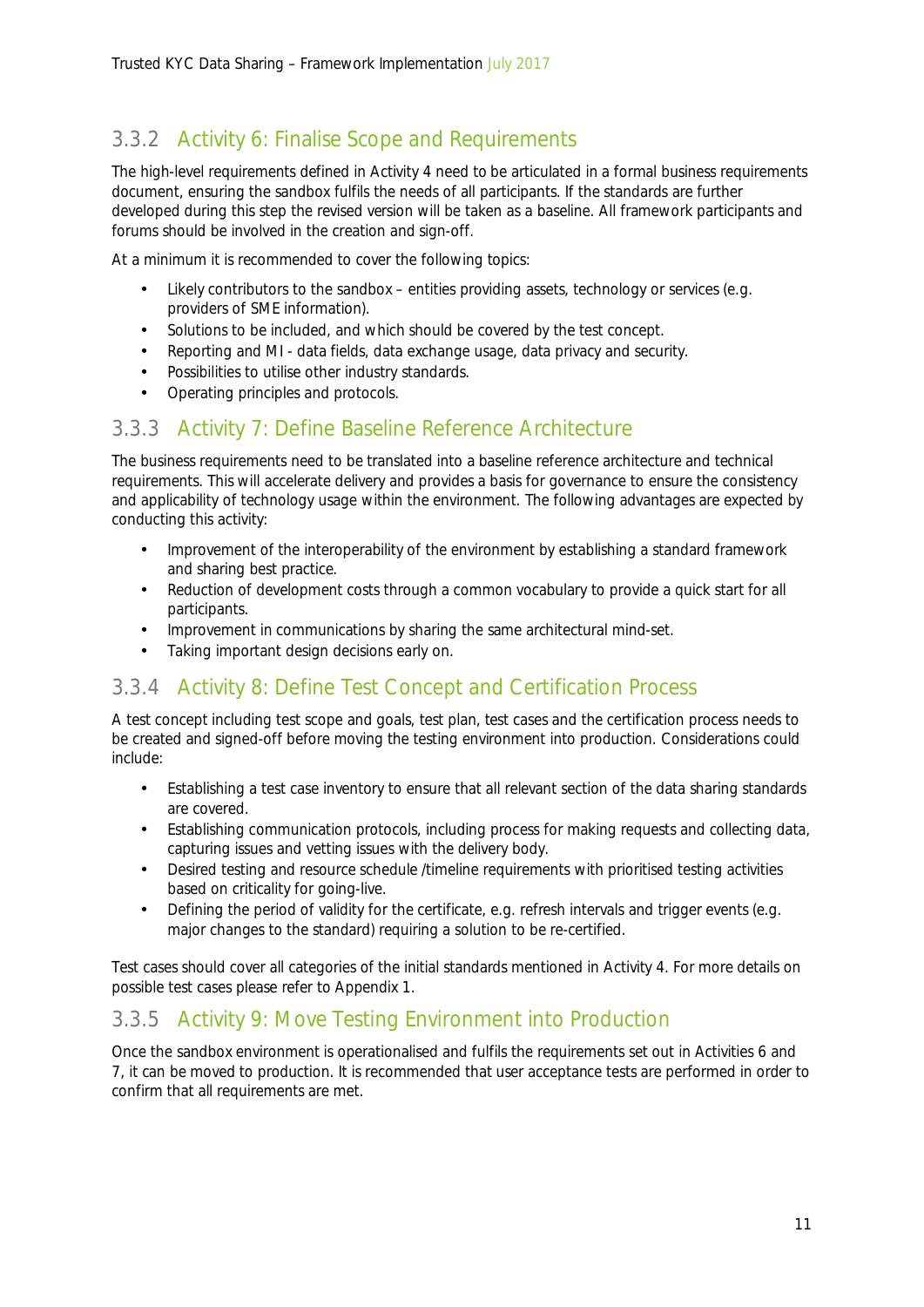## 3.4 Step 4: Test Baseline Standards and update for Publication

In this step an assessment is made as to the readiness of the standards and technical solutions, having reached a maturity and level of support to justify moving to production. This will be measured through a sign-off process following a series of successful mandatory test cases. Consent must be sought from the appropriate forums (see Activity 5) prior to production.

Participants with solutions outside the scope of the baseline standards (e.g. future functional areas) can be allowed to participate if all forum members give their consent by assessing possible impacts, e.g. extension of the timeline, updates to the initial standard, additional test cases, etc.

#### 3.4.1 Activity 10: Perform Tests

To be certified solutions need to follow the test concept outlined in in Activity 8. Test cases may need to be updated to incorporate new requirements, changes in standards, or newly developed functionality. The test results will specify the tested component and test outcome (successful test, partially successful test or test failure). Required/recommended changes to the solution or standards will be discussed based on test results.

#### 3.4.2 Activity 11: Iterative Updates to Solutions and Standard

Solutions and standards will be updated in an iterative process based on test results. Any changes should be discussed in the forums as appropriate.

#### 3.4.3 Activity 12: Move Certified Solutions to Production and Publish Baseline Standard

In order to certify a solution the following requirements need to be met:

- The solution passed all mandatory tests successfully. J.
- The relevant observers and forums approved the solution.

Once the baseline standard has been proved robust enough and a critical mass of PSPs and solution providers are certified the data sharing standards can be published.

### 3.5 Step 5: Go-live and start Operations Monitoring

Early users of the temporary testing environment will be able to offer certified SME customer data exchange mechanisms and other value-added solutions from day one of the published standards. In this phase it is assumed that PSPs will be operating in the exchange of data for SMEs that wish to move bank accounts or take out a new banking product with a new provider.

Technical solution providers will already be able to support the early adopting institutions. These vendors will operate a proven solution compliant with the standards. Financial Institutions that want to participate at this point can select one of the vendors with confidence, or look at other vendors who are developing additional solutions (see Step 6).

#### 3.5.1 Activity 13: Communication Strategy

As the success of KYC sharing will be mainly dependent on the level of participation by PSPs and the consent of their SME customers to share data, a communication strategy should be developed by the delivery body and owned by the governance body. The strategy should be tailored to articulate the advantages for SME customers (including online presence and publications in professional magazines). Trade bodies could also inform their members of the benefits and address any concerns they may have.

A separate communication strategy for PSPs and service providers should be developed to increase the adoption rate and ensure a continuous feedback loop between the data sharing framework participants.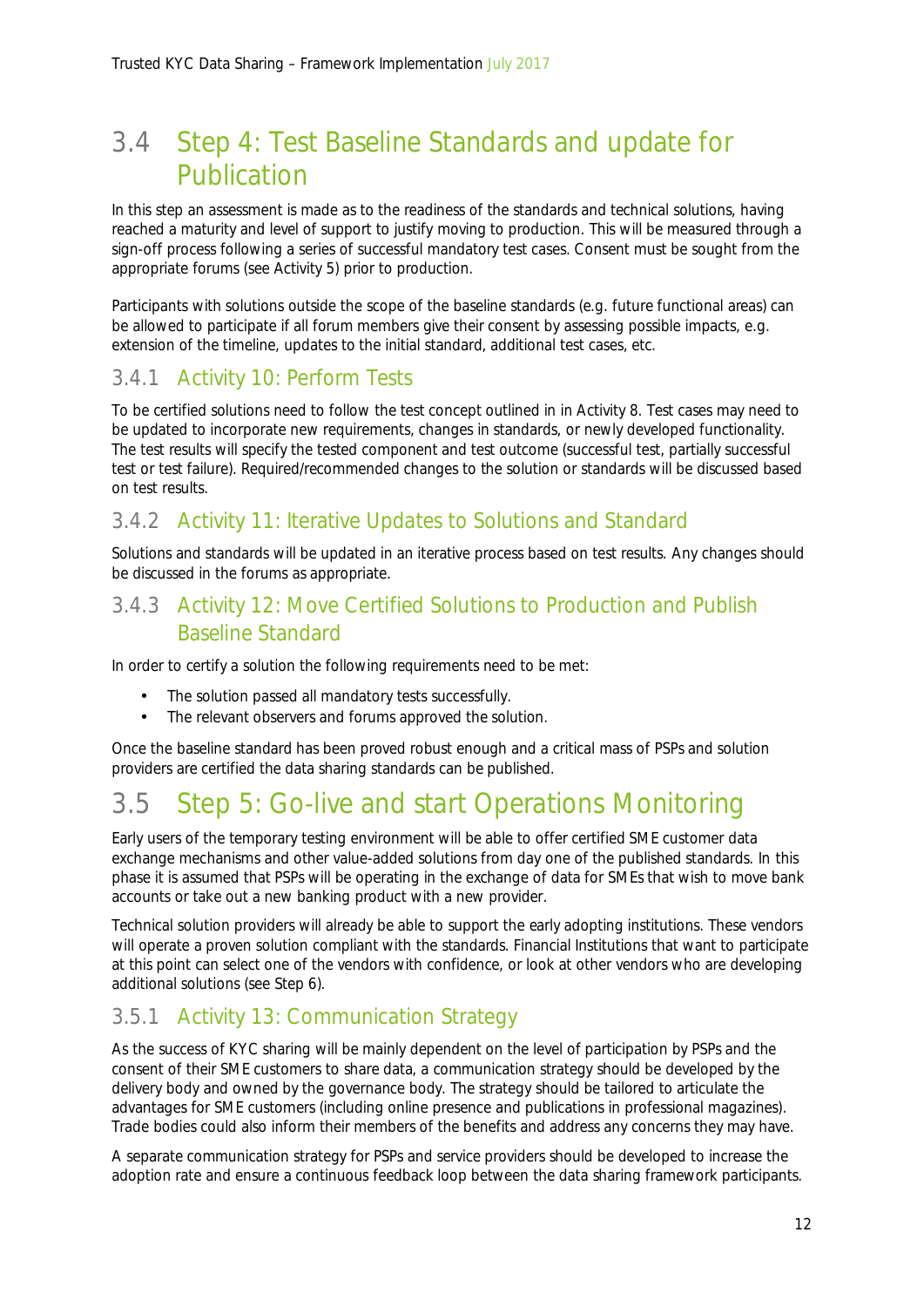#### 3.5.2 Activity 14: Market Strategy

The governance body should develop a market strategy which defines the underlying business models, cost distribution models and incentive systems to encourage new market entrants, market forecasts and analysis.

In the event that necessary entrants to the market do not emerge as expected, the governance body must take remedial next steps e.g. encourage the development of core functionality that could be later offered by a commercially viable utility in the SME KYC environment.

#### 3.5.3 Activity 15: Operations Monitoring

At this stage, the governance body priority will change to monitoring the risks in the data sharing environment and adoption. A communication and emergency plan needs to be developed for major security breaches in order to keep data safe at all times.

The governance body and all market participants will get access to reporting and MI data provided by the delivery body as part of the testing environment. The reporting requirements will be updated over time, based on feedback from the recipients and a constantly changing environment.

## 3.6 Step 6: Future Scope Extensions

At this stage the governance body will decide on the further role of the delivery body. One option is that the delivery body ceases to exist and that the governance body takes over the remaining responsibilities. In the case of a large expected number of future participants it is more likely that the delivery body will still be supporting this step. During this phase more Financial Institutions are expected to engage and develop their business case for participation and select their providers to support access to the data exchange environment.

#### 3.6.1 Activity 16: Expansion Strategy

By mid-2020 it is envisaged that this data exchange initiative will evolve and new services will be offered by the TPSPs covering services across the KYC value chain (including data validation and customer screening). During this phase a decision will be made by the governance body as to whether the sandbox is still required to allow new technical providers to develop their solutions. This may increase participation fees. Continued access to the sandbox would allow new entrant PSPs to select vendors and establish connectivity with the market. If extended, the ownership and governance of the sandbox should be determined by the governance body and the forums.

#### 3.6.2 Activity 17: Certification of new Entrants

If extended, the sandbox could be used by existing and new entrants to further test and certify their services. In the event that the operation of the sandbox does not continue, the process for validation and certification of new participants without the testing environment must be specified in the data sharing standards.

#### 3.6.3 Activity 18: Further Development of Standards

On an ongoing basis the standards will be updated by the governance body based on feedback from the SME community and other participants, thus facilitating the extension of the range of services available – such as KYC Utilities, Digital identity, Identification and Verification, KYC data storage etc. The scope could be expanded to include:

- Liability transfer for the accuracy of the data shared.
- Liability for the accuracy of validation of data, where conducted by a third party.
- SMEs using their validated digital identity to validate other SMEs they do business with.